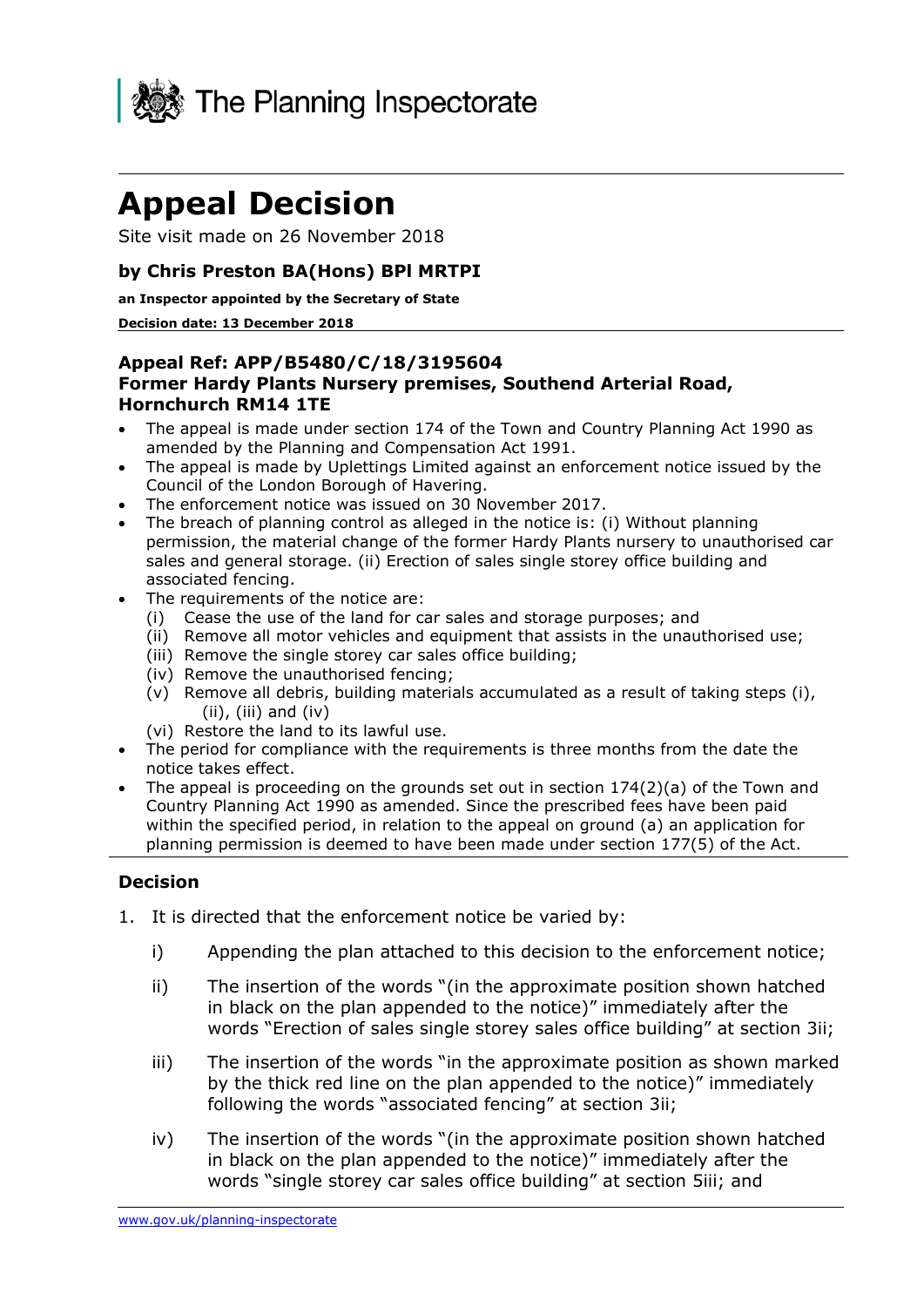- by the thick red line on the plan appended to the notice)" immediately following the words "the unauthorised fencing" at section 5iv. v) The insertion of the words "in the approximate position as shown marked
- 2. Subject to these variations the appeal is dismissed and the enforcement notice is upheld, and planning permission is refused on the application deemed to have been made under section 177(5) of the 1990 Act as amended.

## **Procedural Matters**

- 3. The appeal is proceeding by the written method and an accompanied site visit was arranged for 23 October 2018. Unfortunately, nobody attended for the appellant. A gentleman working at the car sales business was on site and said he was happy for me to look around but he was unable to provide access to the secure compound at the rear of the car sales area and the gate was locked. Consequently, I was unable to see everything I needed and had to abort the visit.
- representative of the appellant attended. The gate to compound was open and I was able to see inside that part of the site. Having explained to the officer of the Council that I would not be in a position to discuss the details of the appeal I proceeded to view the site without further discussion and am satisfied that I was able to view what I needed to make my decision. Consequently, I have proceeded without an accompanied visit. 4. Another visit was scheduled for 26 November but, once again, no
- 5. Following my first site visit I wrote to the parties to suggest that it would be helpful if a plan could be provided to show precisely which fences were referred to in the notice. I could see numerous fences within the vicinity of varying styles and ages. Consequently, the Council has provided a plan which shows the fences affected by the notice in red and the car sales office hatched in black. In the interests of clarity I have varied the enforcement notice so that it refers to that plan which is appended to my decision. The appellant was copied in on correspondence regarding the plan but has not responded. In any event, there was no suggestion within the appeal documents that there was any plan merely adds clarity. As such I am satisfied that no injustice will arise. confusion or dispute as to which fences were affected and the inclusion of the
- 6. On the appeal form the appellant only indicated that the appeal was being made on ground (a). The relevant fee was paid. The short statement within the relevant section of the form is the only statement provided. Within that statement the appellant suggests that "the use has been established for a period in excess of 4 years" and that "the agreed planning use is commercial". Those arguments could be considered to fall within ground (c) with a suggestion that there has not been a material change of use or ground (d) to suggest that the time period for taking action has expired. I am mindful that correct box wasn't ticked, I shall address those claims under grounds (c) and (d) respectively. the appellant appears to be unrepresented and, despite the fact that the

## **The Appeal on Ground (c)**

 7. An appeal on ground (c) is made on the basis that there has not been a breach of planning control. Under the terms of section 55(1) of the Town and Country Planning Act 1990 (the Act) the making of a material change in the use of land or buildings is something that amounts to "development". Under section 57(1) of the Act planning permission is required for such development. As noted, the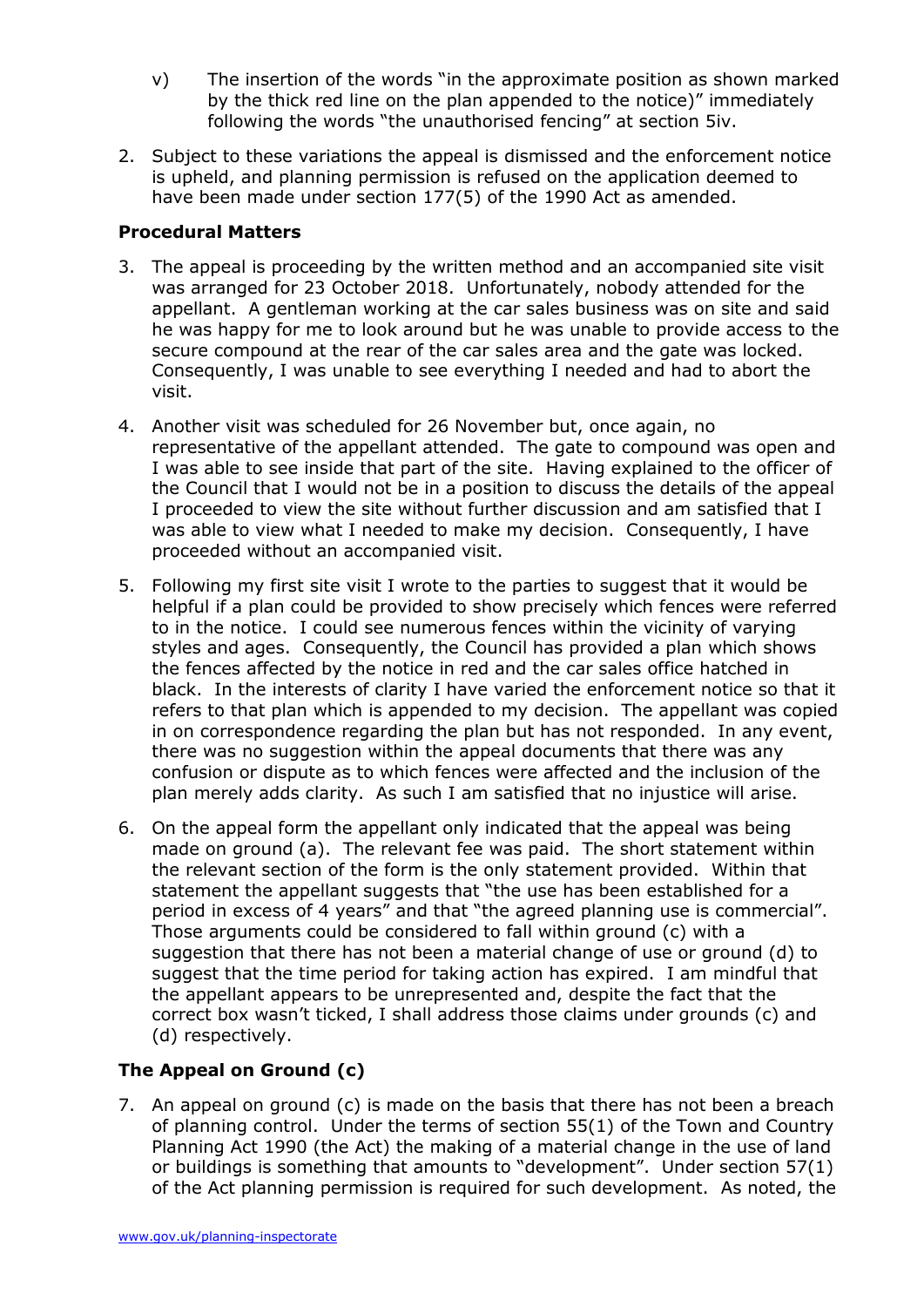appellant has stated that "the agreed planning use is commercial". However, in planning terms the term "commercial use" is not a one size fits all scenario and the nature of the use dictates whether a change from one kind of business to another would require planning permission.

- 8. In this case, it would appear that the former use was as a plant nursery which would amount to a horticultural use, no doubt involving the growing of plants and perhaps ancillary sales. The character of the use alleged in the enforcement notice is quite different and involves a number of elements including car sales and storage. In visual terms it would appear to be a more the notice. Historical photographs show that the areas of the site would have been more open and dedicated to growing plants. intensive use of the site due to the presence of cars parked within the sales area and other cars and items stored in the other parts of the land identified in
- 9. Moreover, the allegation is effectively of a composite use or a mixed use involving sales and storage. Specific areas of the site have been fenced off for those purposes and the car sales office has been erected. Those physical works in addition to the storage of vehicles and other items have resulted in a notable change in the character of the site. It is also likely that the travel patterns and working arrangements associated with the use are different than those involved in the running of a plant nursery, albeit that little evidence as to the historic operation is before me.
- 10. Having regard to all of those matters I conclude that the use of the land for the purposes described in the enforcement notice is materially different to the former established use such that planning permission would be required. If an appeal was to succeed on ground (c) the onus is on an appellant to demonstrate his case and no information relating to the nature of the former use has been provided.
- 11. Accordingly, the appeal on ground (c) fails.

## **The Appeal on Ground (d)**

- by s171B of the Act. In relation to a material change of use, no action may be taken after a period of ten years beginning with the date of the breach. I have concluded that a material change of use has occurred and no evidence has commenced. The suggestion that is has been established in excess of four time. Even if the fencing and sales office had been in situ for more than 4 years, which is not proven to be the case, it would appear that those elements were erected to facilitate the unauthorised change of use and the ten year period would apply. 12. The time limits within which enforcement action must be taken are prescribed been provided by the appellant to indicate when the unauthorised use years does not assist the appellant because that is not the correct period of
- 13. The photographs provided by the Council would indicate that the use has not been carried out for that length of time. The burden of proof rests with an appellant, on the balance of probability. The burden has not been met and the appeal on ground (d) fails.

## **The Appeal on Ground (a)**

- 14. I consider that the main issues in relation to the appeal on ground (a) are:
	- i) Whether the development amounts to inappropriate development within the Green Belt;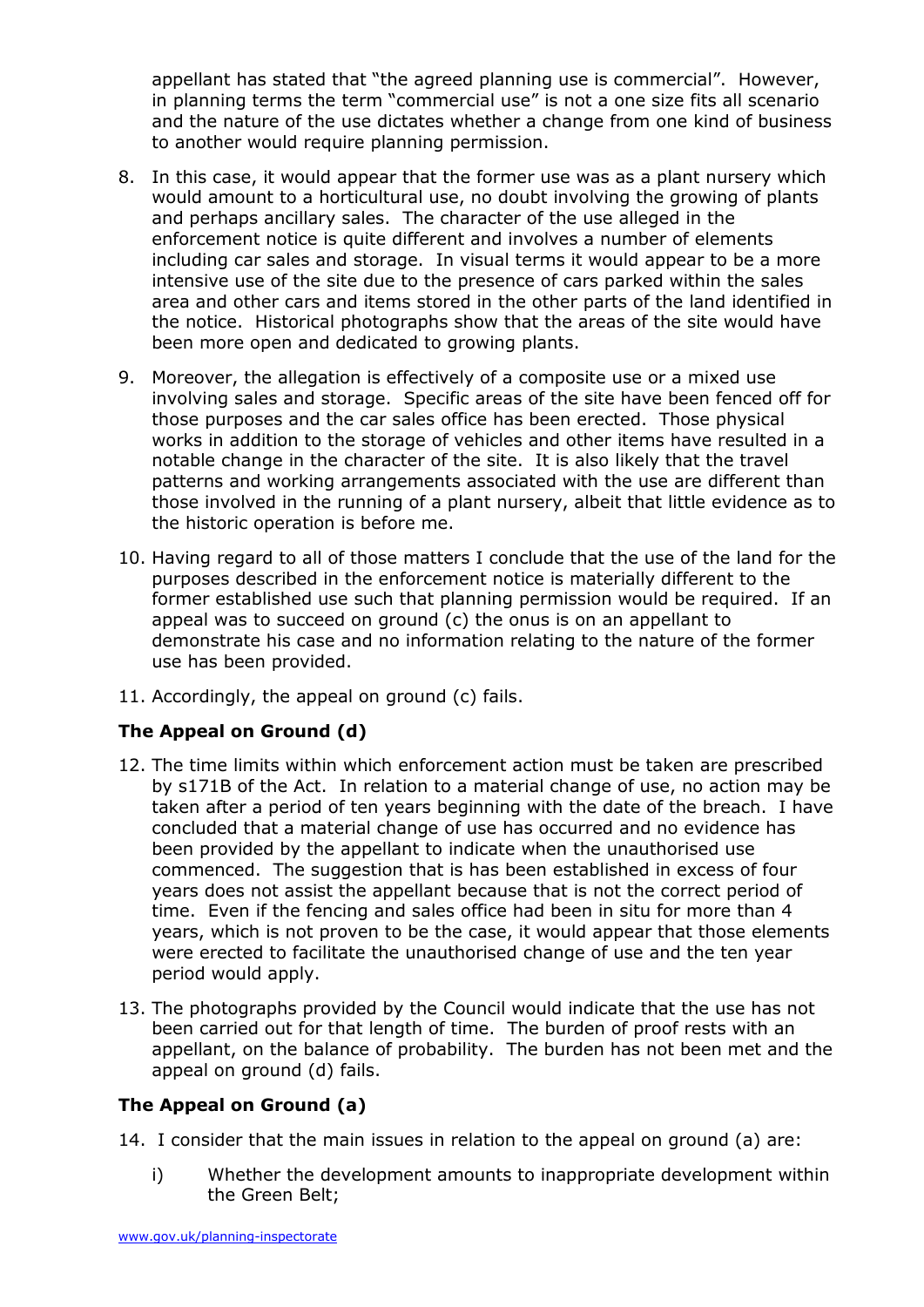- ii) The effect on the character and appearance of the area; and
- iii) If the development does amount to inappropriate development within the Green Belt, whether the harm to the Green Belt by way of that inappropriateness, and any other harm, is clearly outweighed by other material considerations to the extent that very special circumstances exist to justify a grant of planning permission.

## *Whether the Development Amounts to Inappropriate Development*

- 15. The site is located in the metropolitan Green Belt where development is strictly controlled. National policy on the Green Belt is set out within chapter 13 of the National Planning Policy Framework (the Framework). Paragraph 143 identifies that inappropriate development is, by definition, harmful to the Green Belt and should not be approved except in very special circumstances. Those circumstances will not exist unless the harm to the Green Belt by way of that inappropriateness, and any other harm, is clearly outweighed by other material considerations. Moreover, paragraph 144 dictates that I must attach substantial weight to any harm to the Green Belt.
- 16. A closed list of the kind of development that does not amount to inappropriate development is set out at paragraphs 145 and 146. Paragraph 145 (g) notes that limited infilling or complete redevelopment of previously developed land need not be inappropriate providing that it would not have a greater impact on the openness of the Green Belt than the existing development<sup>1</sup>. Paragraph 146(e) identifies that a material change of use may not be inappropriate providing that it preserves the openness of the Green Belt and does not conflict with the purposes of including land within it.
- 17. Policy DC45 of Havering Borough Council's Core Strategy and Development Control Policies Development Plan Document (2008) (the CS) is broadly consistent with the Framework in respect of the approach to development within the Green Belt.
- 18. As set out above, the car sales and storage use has resulted in quite an intensive operation where large parts of the site have been used to park or store cars, either on the forecourt waiting for sale or elsewhere within the site. At the time of my visit the compound to the rear of the car sales area was being used to store skips, some of which were stacked on top of each other creating a significant visual impact. At the time the notice was served the photographs depict that the area was being used to store cars in a way that seemed distinct from the car sales use judging by the way the cars were parked nose to tail filling all of the available space.
- parked on the land in association with the car sales business has quite a significant impact upon the openness of the Green Belt. In addition, the fencing and car sales office add to that impact. The fencing has quite an impact on its own due to the increased sense of enclosure created by the segregation of different parts of the site. 19. It appears to me that the sheer number of vehicles and other items stored or
- segregation of different parts of the site. 20. Thus, the cars, stored items and building works undoubtedly has an effect on the openness of the Green Belt in terms of the volume and physical presence. That impact is also manifest in a visual sense, being readily apparent from the

j

 $1$  Except where affordable housing is provided where a different test is applied.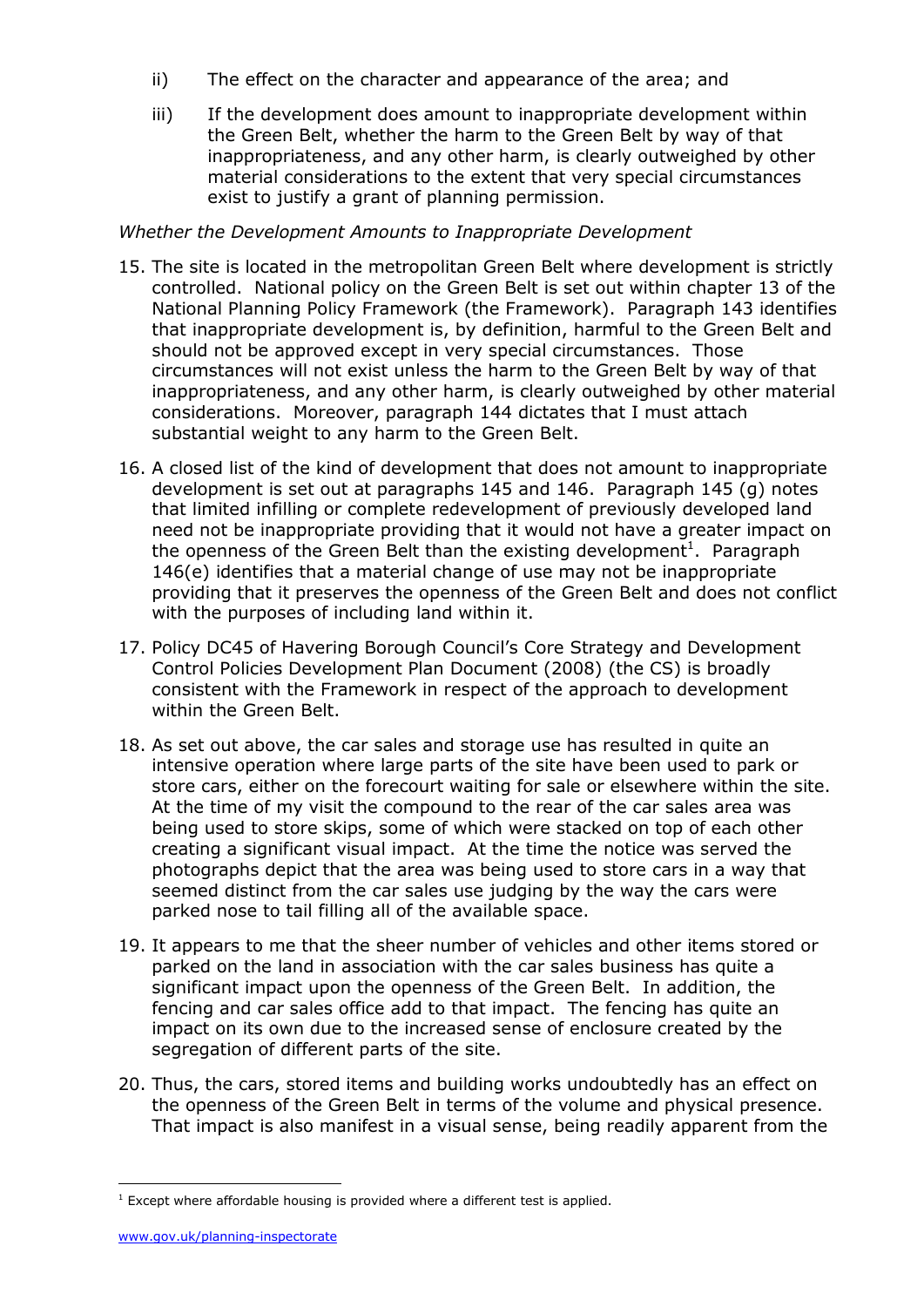public highway at the front of the site where the car sales element is most noticeable.

- noticeable. 21. I am mindful that the land is previously developed and that the previous use would have had some effect on the openness of the Green Belt. It is difficult to that would enable me to assess the impact of the previous use. Overhead photographs indicate that the development on the ground was less intensive but by their nature those photographs are two dimensional and do not allow a full assessment of the volume or size of any structures that may have been on the land. In any event, it seems likely that any previous structures had been demolished before the new use commenced. draw a direct comparison because very little information has been presented
- demolished before the new use commenced. 22. Consequently, I consider it likely that the development has reduced the openness of the Green Belt quite substantially and no evidence has been presented to suggest that a contrary view should be taken. It follows that the having regard to local and national planning policy. development amounts to inappropriate development within the Green Belt,

### *Character and Appearance*

- character of the area. Whether the immediate surroundings have a rural feel is open to question. The busy arterial road passes directly to the front of the site and various developments straddle the highway in the local area, including uses such as caravan sales and builder's merchants. Thus, whilst the site is in the Green Belt, it does not have a strong rural character. 23. The second of the reasons for issuing the notice refers to the effect on the rural
- 24. That said, the visual impression of the development is not attractive and the conglomeration of different uses segregated by industrial style fencing is less than sympathetic. Similarly, the rows of parked cars create a somewhat sterile environment and no attempt has been made to soften the impact of the development through landscaping or tree planting. As above, little information is before me to enable a full appreciation of the character of the former use in terms of its appearance. However, the overhead photograph produced at LBH5 rear of the site with a relatively open area to the front and what appear to be rows of planted beds in-between. of the Council's statement appears to show the built development set to the
- rows of planted beds in-between. 25. To my mind the current use is inherently less attractive than the former use as a plant nursery and the visual impression on the ground is not favourable. Notwithstanding the previously developed character of the immediate surroundings I find that the development has caused harm to the character and appearance of the area. In that sense it is contrary to the aims of policies CP17 and DC61of the CS both of which seek to ensure that development takes account of and responds positively to the character and appearance of the area.

### *Other Matters*

 26. No specific matters have been put forward in favour of the development by the appellant, other than to state that the arterial road has many other businesses that set a precedent. I have noted the effect of adjacent businesses on the character of the area above and I am mindful that the land is previously developed. The employment related benefits of bringing the land back into use do amount to a positive consideration in favour of the proposal but the number of employees would not seem to be substantial and little information is before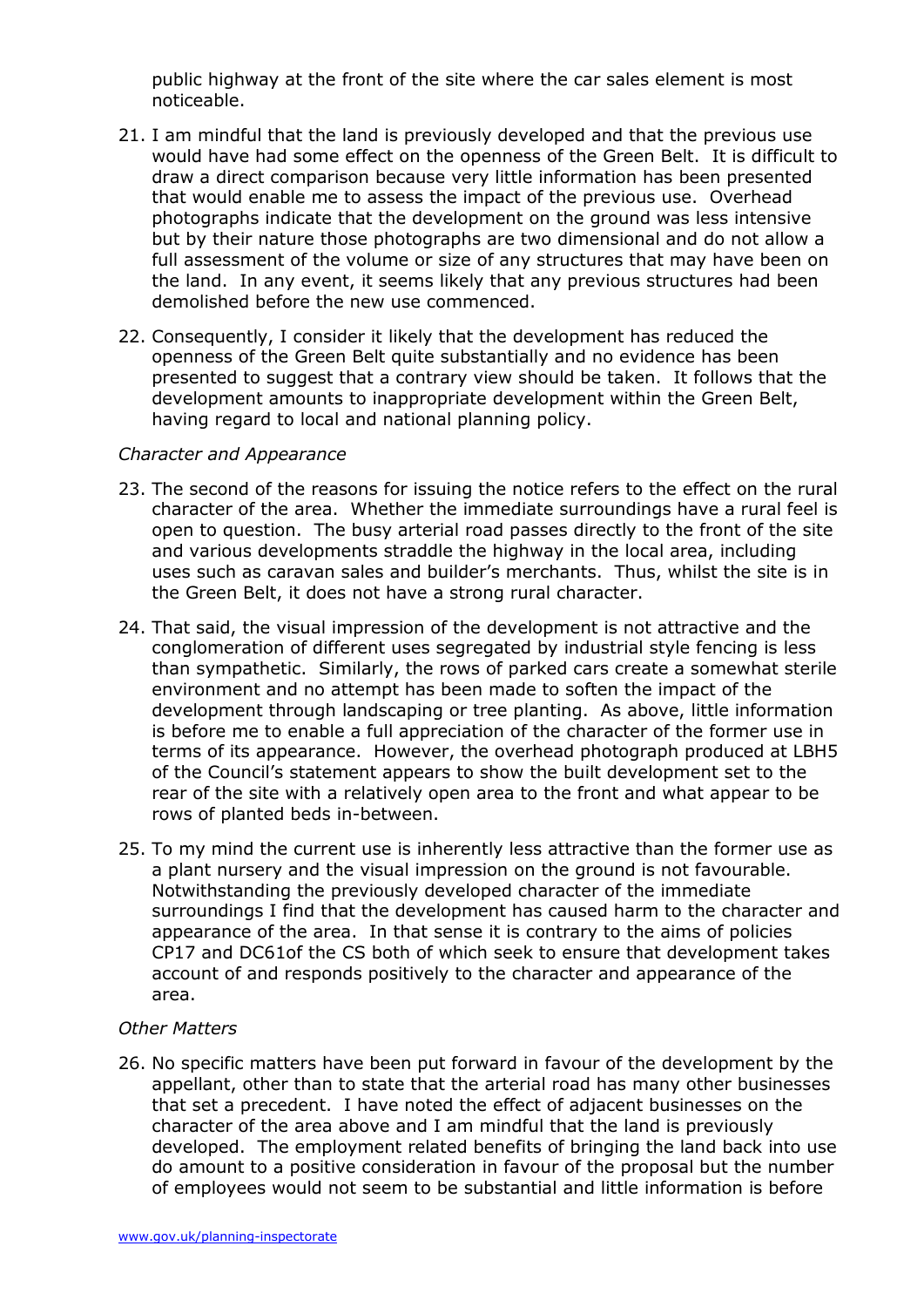me regarding the economic impact of the development. Consequently I attach limited weight to that matter.

### *Very Special Circumstances*

- 27. In line with the Framework, very special circumstances will only exist if the harm to the Green Belt by way of inappropriateness, and any other harm arising from the development, is clearly outweighed by other considerations. harm to the openness of the Green Belt and I must attach substantial weight to the harm in those respects. It has also caused harm to the character and appearance of the area and I attach moderate weight to that matter, taking account of the established character of the vicinity. The development does amount to inappropriate development that has caused
- 28. Whilst the development has taken place on previously developed land little employment has arisen. The fact that a previous use existed does not dictate that a different use will be acceptable having regard to the constraint of the Green Belt. Consideration of the particular characteristics of any proposed use is necessary, including the effect on openness. information is provided to suggest that any substantial economic benefit or
- 29. For all of the reasons stated it is apparent that the matters in favour of the development do not clearly outweigh the harm. The balance is clearly tilted in the opposite direction. Accordingly, the very special circumstances necessary to justify the development do not exist and I shall dismiss the appeal on ground (a) and refuse to grant planning permission.

## **Overall Conclusion**

 30. For the reasons given above I conclude that the appeal should not succeed. I shall uphold the enforcement notice, as varied to include reference to the additional plan, and refuse to grant planning permission on the deemed application.

*Chris Preston* 

INSPECTOR